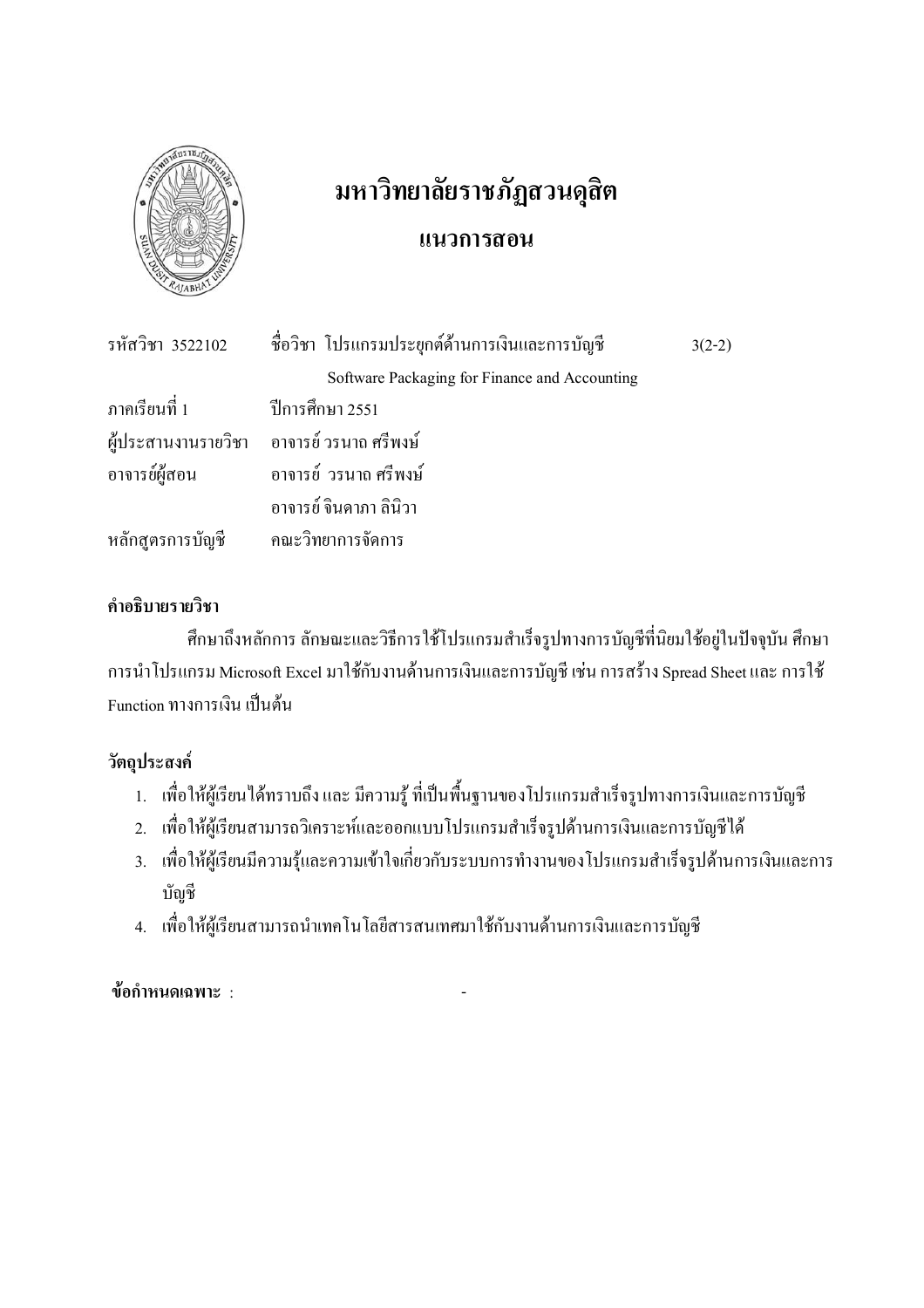### กิจกรรมการเรียนการสอน

|                | กิจกรรมการเรียนการสอน                                                                                                                                                                                                                                                     |                                                                                                                |               |       |                 |                           |                      |              |              |              |              |              |            |            |         |                     |
|----------------|---------------------------------------------------------------------------------------------------------------------------------------------------------------------------------------------------------------------------------------------------------------------------|----------------------------------------------------------------------------------------------------------------|---------------|-------|-----------------|---------------------------|----------------------|--------------|--------------|--------------|--------------|--------------|------------|------------|---------|---------------------|
|                |                                                                                                                                                                                                                                                                           | กิจกรรม                                                                                                        | สอดคล้องด้าน  |       |                 |                           |                      |              |              |              |              |              | สื่อการสอน |            |         |                     |
| สัปดาห์<br>ที่ | เนื้อหา                                                                                                                                                                                                                                                                   |                                                                                                                | บริการวิชาการ | ີ້າຢ້ | คุณธรรมจริยธรรม | ศิลปวัฒนธรรม<br>ทำนุบำรุง | น้นผู้เรียนเป็นสำคัญ | เทคโนโลยี    | บุคลิกภาพ    | Power point  | VCD/DVD      | Internet     | E-leaming  | Blackboard | Website | การวัดผลการเรียนรู้ |
|                | บทที่ 1 ความรู้พื้นฐานของ                                                                                                                                                                                                                                                 |                                                                                                                |               |       |                 |                           |                      |              |              |              |              |              |            |            |         |                     |
| $\mathbf{1}$   | โปรแกรมสำเร็จรูป<br>ความหมายของโปรแกรม<br>$\sim$<br>สำเร็จรูป<br>ประเภทของโปรแกรม<br>÷,                                                                                                                                                                                   | 1. บรรยายเนื้อหา<br>2. ให้นักศึกษาทำ<br>กรณีศึกษา อภิปราย และ<br>นำเสนอหน้าชั้นเรียน<br>3. ให้นักศึกษาจัดกลุ่ม |               |       |                 |                           | $\checkmark$         |              | $\checkmark$ | $\checkmark$ |              |              |            |            |         | คะแนนเต็ม 5 คะแนน   |
|                | สำเร็จรูป<br>ลักษณะและประเภทของ<br>$\overline{\phantom{a}}$<br>โปรแกรม สำเร็จรูปทาง<br>การเงินและการบัญชี<br>ลักษณะของโปรแกรม<br>$\overline{a}$<br>สำเร็จรูปทางการเงินและ<br>การ บัญชีที่ดี<br>ข้อดีและข้อเสียของการ<br>$\sim$<br>ประมวลผลทางการบัญชี<br>ด้วย คอมพิวเตอร์ | เพื่อปรึกษาค้นคว้าเรื่องที่<br>สนใจ                                                                            |               |       |                 |                           | $\checkmark$         | $\checkmark$ |              |              | $\checkmark$ | $\checkmark$ |            |            |         |                     |
| $\overline{2}$ | บทที่ 2 การนำ Excel มาใช้กับ                                                                                                                                                                                                                                              | 1. บรรยายและสาธิต                                                                                              |               |       |                 |                           |                      | $\checkmark$ |              | $\checkmark$ |              |              |            |            |         |                     |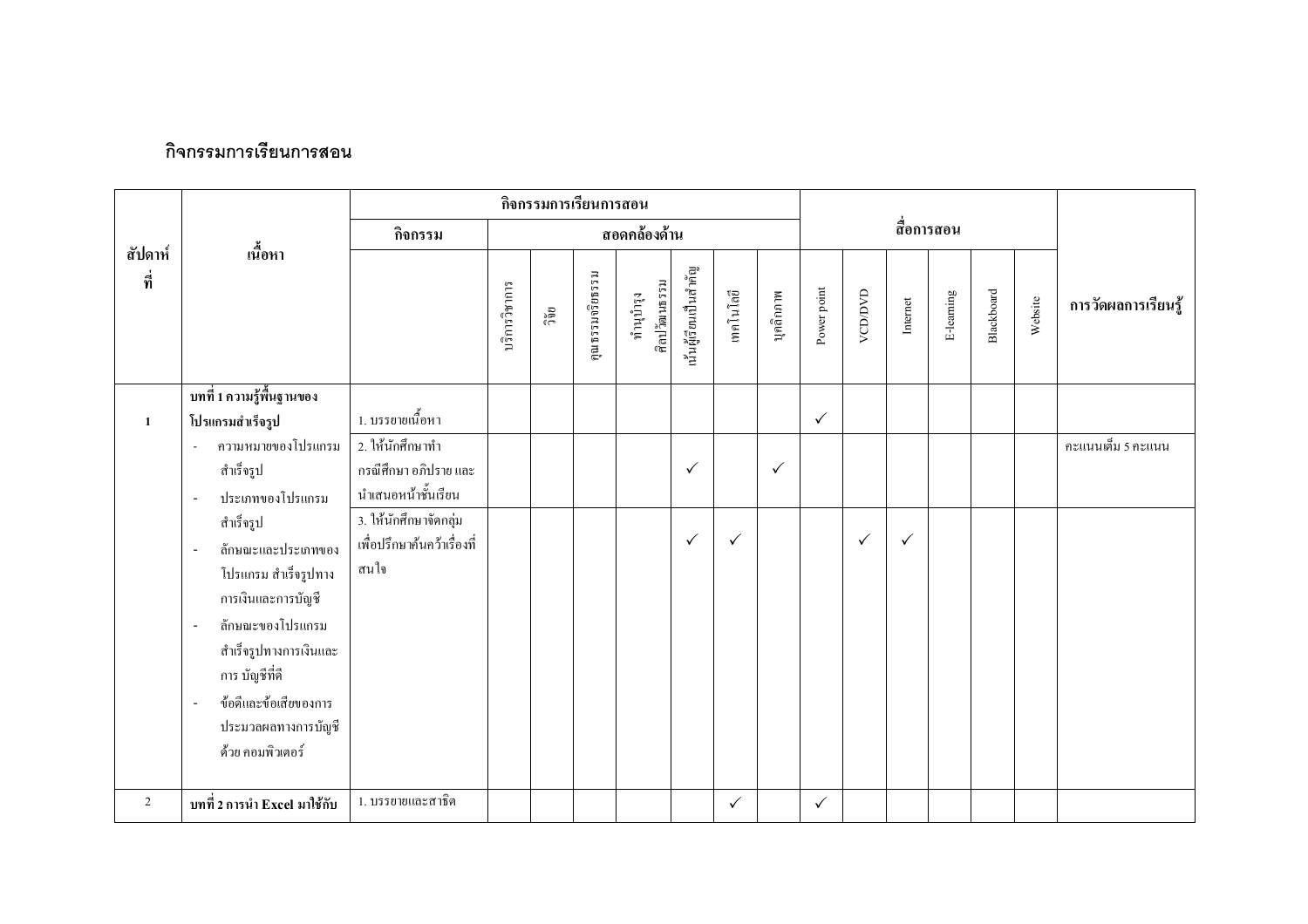|                |                                                                                                                                              |                                         |               | กิจกรรมการเรียนการสอน |                 |                           |                       |              |           |              |         |                                |            |            |         |                                                                            |
|----------------|----------------------------------------------------------------------------------------------------------------------------------------------|-----------------------------------------|---------------|-----------------------|-----------------|---------------------------|-----------------------|--------------|-----------|--------------|---------|--------------------------------|------------|------------|---------|----------------------------------------------------------------------------|
|                | เนื้อหา                                                                                                                                      | กิจกรรม                                 |               |                       |                 | สอดคล้องด้าน              |                       |              |           |              |         |                                | สื่อการสอน |            |         |                                                                            |
| สัปดาห์<br>ที่ |                                                                                                                                              |                                         | บริการวิชาการ | ີ້າຍ                  | คุณธรรมจริยธรรม | ศิลปวัฒนธรรม<br>ทำนุบำรุง | นั้นผู้เรียนเป็นสำคัญ | เทคโนโลยี    | บุคลิกภาพ | Power point  | VCD/DVD | $\label{eq:intermet}$ Internet | E-leaming  | Blackboard | Website | การวัดผลการเรียนรู้                                                        |
|                | งานการเงินและการบัญชี (ครั้ง<br>$\vec{\hat{n}}$ 1)<br>การสร้างงบกำไรขาดทุน<br>$\sim$<br>การสร้างงบคุล                                        | 2. ฝึกฝนและปฏิบัติ                      |               |                       |                 |                           | $\checkmark$          | $\checkmark$ |           |              |         |                                |            |            |         | นักศึกษาสามารถปฏิบัติ<br>สร้างงบได้ด้วยตนเองได้<br>อย่างถูกต้อง ร้อยละ100  |
| $\overline{3}$ | ี สอบเก็บคะแนน (ครั้งที่1)                                                                                                                   | 1. สอบปฏิบัติ                           |               |                       |                 |                           |                       | $\checkmark$ |           |              |         |                                |            |            |         |                                                                            |
| $\overline{4}$ | บทที่ 2 การนำ Excel มาใช้กับ                                                                                                                 | 1. บรรยายและสาธิต                       |               |                       |                 |                           |                       | $\checkmark$ |           | $\checkmark$ |         |                                |            |            |         |                                                                            |
|                | งานการเงินและการบัญชี (ครั้ง<br>$\vec{\hat{n}}$ 2)<br>การสร้างงบกระแสเงิน<br>$\sim$<br>ิสค                                                   | 2. ฝึกฝนและปฏิบัติ                      |               |                       |                 |                           | $\checkmark$          | $\checkmark$ |           |              |         |                                |            |            |         | นักศึกษาสามารถปฏิบัติ<br>สร้างงบได้ด้วยตนเองได้<br>อย่างถูกต้อง ร้อยละ 100 |
| 5              | สอบเก็บคะแนน (ครั้งที่2)                                                                                                                     | 1.สอบปฏิบัติ                            |               |                       |                 |                           |                       | $\checkmark$ |           |              |         |                                |            |            |         |                                                                            |
| $6\,$          | บทที่ 2 การนำ Excel มาใช้กับ<br>งานการเงินและการบัญชี (ครั้ง<br>$\vec{\hat{\eta}}$ 3)<br>การใช้ฟังก์ชั่นทาง<br>$\sim$<br>การเงิน (ครั้งที่1) | 1. บรรยายและสาธิต<br>2. ฝึกฝนและปฏิบัติ |               |                       |                 |                           | $\checkmark$          | $\checkmark$ |           | $\checkmark$ |         |                                |            |            |         | นักศึกษาสามารถปฏิบัติ<br>สร้างงบได้ด้วยตนเองได้<br>อย่างถูกต้อง ร้อยละ100  |
| $\overline{7}$ | บทที่ 2 การนำ Excel มาใช้กับ                                                                                                                 | 1. บรรยายและสาธิต                       |               |                       |                 |                           |                       |              |           | $\checkmark$ |         |                                |            |            |         |                                                                            |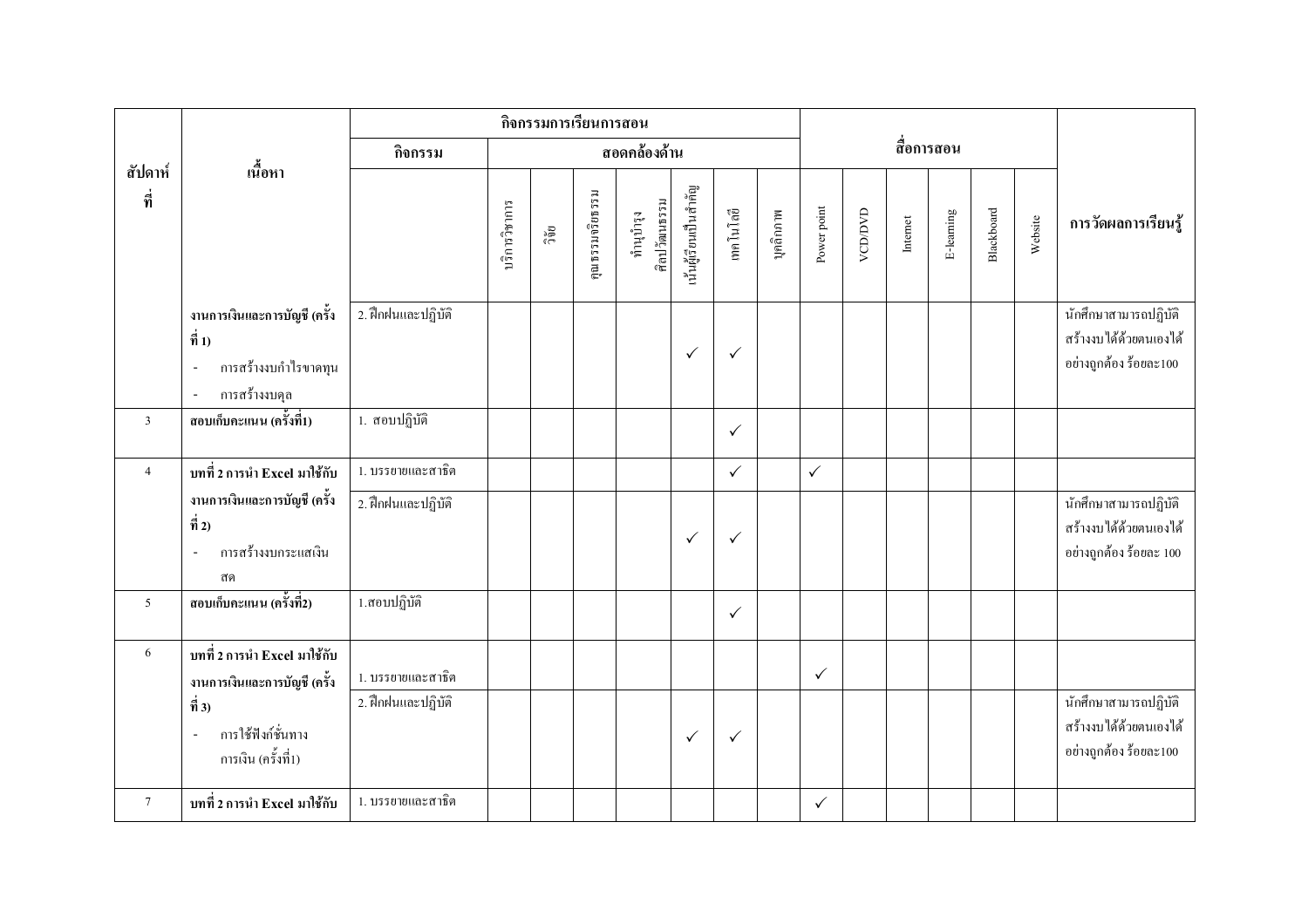|                              |                                                                                                           |                    |      |                 | กิจกรรมการเรียนการสอน     |                       |              |              |             |              |          | สื่อการสอน |            |         |                     |                                                                           |
|------------------------------|-----------------------------------------------------------------------------------------------------------|--------------------|------|-----------------|---------------------------|-----------------------|--------------|--------------|-------------|--------------|----------|------------|------------|---------|---------------------|---------------------------------------------------------------------------|
| กิจกรรม                      |                                                                                                           |                    |      |                 |                           | สอดคล้องด้าน          |              |              |             |              |          |            |            |         |                     |                                                                           |
| ้เนื้อหา<br>สัปดาห์<br>ี ที่ |                                                                                                           | บริการวิชาการ      | ារិម | กุณธรรมจริยธรรม | ศิลปวัฒนธรรม<br>ทำนุบำรุง | นั้นผู้เรียนเป็นสำคัญ | เทคโนโลยี    | บุคลิกภาพ    | Power point | VCD/DVD      | Internet | E-leaming  | Blackboard | Website | การวัดผลการเรียนรู้ |                                                                           |
|                              | งานการเงินและการบัญชี (ครั้ง<br>$\dot{\vec{n}}$ 4)<br>การใช้ฟังก์ชั่นทาง<br>$\sim$<br>การเงิน (ครั้งที่2) | 2. ฝึกฝนและปฏิบัติ |      |                 |                           |                       | $\checkmark$ | $\checkmark$ |             |              |          |            |            |         |                     | นักศึกษาสามารถปฏิบัติ<br>สร้างงบได้ด้วยตนเองได้<br>อย่างถูกต้อง ร้อยละ100 |
| 8                            | สอบเก็บคะแนน (ครั้งที่3)                                                                                  | สอบปฏิบัติ         |      |                 |                           |                       |              |              |             |              |          |            |            |         |                     |                                                                           |
| $\boldsymbol{9}$             | บทที่ 3 การใช้โปรแกรมบัญชีสำ<br>เร้จรูปออโต้ไฟลท์                                                         | 1. บรรยายและสาธิต  |      |                 |                           |                       |              | $\checkmark$ |             | $\checkmark$ |          |            |            |         |                     |                                                                           |
|                              | การติดตั้งโปรแกรม<br>$\overline{a}$<br>การเริ่มใช้ระบบ<br>$\sim$<br>การสร้างฐานข้อมูล<br>การสำรองข้อมูล   | 2. ฝึกฝนและปฏิบัติ |      |                 |                           |                       | $\checkmark$ | $\checkmark$ |             |              |          |            |            |         |                     | นักศึกษาสามารถใช้<br>โปรแกรมสำเร็จรูปได้<br>อย่างถูกต้อง ร้อยละ $100$     |
| 10                           | บทที่ 3 การใช้โปรแกรมบัญชีสำ<br>เร้จรูปออโต้ไฟลท์                                                         | 1. บรรยายและสาธิต  |      |                 |                           |                       |              |              |             | $\checkmark$ |          |            |            |         |                     |                                                                           |
|                              | การสร้างฐานข้อมูล (ต่อ)<br>การสร้างผังบัญชี<br>$\sim$                                                     | 2. ฝึกฝนและปฏิบัติ |      |                 |                           |                       | $\checkmark$ | $\checkmark$ |             |              |          |            |            |         |                     | นักศึกษาสามารถใช้<br>โปรแกรมสำเร็จรูปได้<br>อย่างถูกต้อง ร้อยละ100        |
| 11                           | บทที่ 3 การใช้โปรแกรมบัญชีสำ                                                                              | 1. บรรยายและสาธิต  |      |                 |                           |                       |              |              |             | ✓            |          |            |            |         |                     |                                                                           |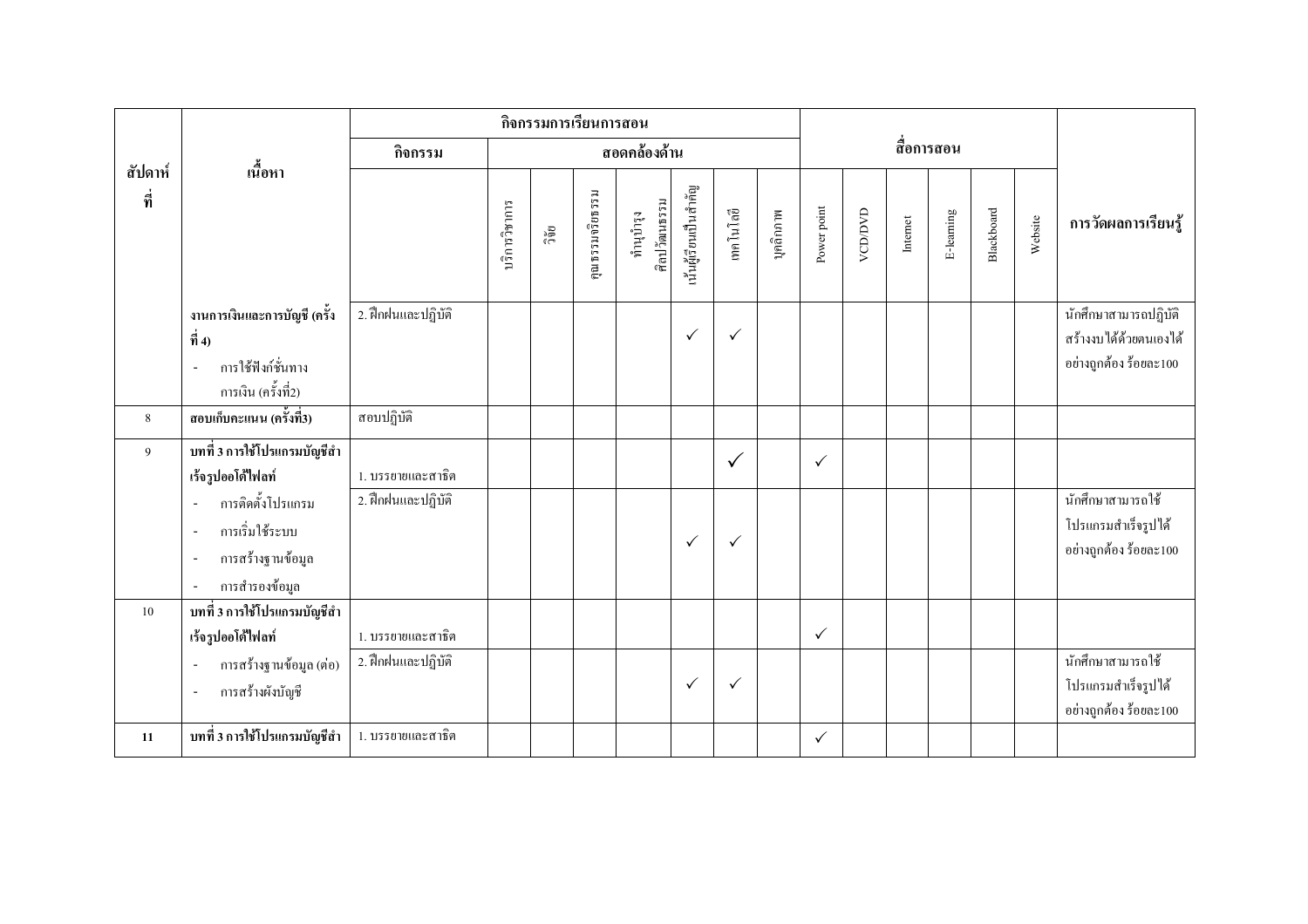|                |                                                                                                                                 |                                             |               | กิจกรรมการเรียนการสอน |                 |                           |                       |              |              |              |         |          |            |            |         |                                                                    |
|----------------|---------------------------------------------------------------------------------------------------------------------------------|---------------------------------------------|---------------|-----------------------|-----------------|---------------------------|-----------------------|--------------|--------------|--------------|---------|----------|------------|------------|---------|--------------------------------------------------------------------|
|                |                                                                                                                                 | กิจกรรม                                     |               |                       |                 | สอดคล้องด้าน              |                       |              |              |              |         |          | สื่อการสอน |            |         |                                                                    |
| สัปดาห์<br>ที่ | เนื้อหา                                                                                                                         |                                             | บริการวิชาการ | วิจัย                 | คุณธรรมจริยธรรม | ศิลปวัฒนธรรม<br>ทำนุบำรุง | นั้นผู้เรียนเป็นสำคัญ | เทคโนโลยี    | บุคลิกภาพ    | Power point  | VCD/DVD | Internet | E-leaming  | Blackboard | Website | การวัดผลการเรียนรู้                                                |
|                | เร้จรูปออโต้ไฟลท์ (ต่อ)<br>ระบบบัญชีสินทรัพย์<br>การสร้างแบบฟร์อมที่ใช้<br>$\overline{\phantom{a}}$<br>บ่อย<br>การลงบัญชีรายวัน | 2. ฝึกฝนและปฏิบัติ                          |               |                       |                 |                           | $\checkmark$          | $\checkmark$ |              |              |         |          |            |            |         | นักศึกษาสามารถใช้<br>โปรแกรมสำเร็จรูปได้<br>อย่างถูกต้อง ร้อยละ100 |
| 12             | บทที่ 3 การใช้โปรแกรมบัญชีสำ<br>เร้จรูปออโต้ไฟลท์ (ต่อ)<br>การซื้อขาย<br>$\sim$                                                 | 1. บรรยายและสาธิต                           |               |                       |                 |                           |                       |              |              | $\checkmark$ |         |          |            |            |         |                                                                    |
|                | การรับเงินและการชำระ<br>$\sim$<br>เงิน<br>ระบบเช็ค<br>$\blacksquare$                                                            | 2. ฝึกฝนและปฏิบัติ                          |               |                       |                 |                           | $\checkmark$          | $\checkmark$ |              |              |         |          |            |            |         | นักศึกษาสามารถใช้<br>โปรแกรมสำเร็จรูปได้<br>อย่างถูกต้อง ร้อยละ100 |
| 13             | ้บทที่ 3 การใช้โปรแกรมบัญชีสำ<br>เร้จรูปออโต้ไฟลท์ (ต่อ)<br>- การปิดบัญชี<br>- รายงานทางการเงิน                                 | 1. บรรยายและสาธิต<br>2. ฝึกฝนและปฏิบัติ     |               |                       |                 |                           | $\checkmark$          | $\checkmark$ |              | $\checkmark$ |         |          |            |            |         | นักศึกษาสามารถใช้<br>โปรแกรมสำเร็จรูปได้                           |
| 14             | บทที่ 4 ความรู้ทั่วไปเกี่ยวกับ<br><b>ERP</b> และ SAP                                                                            | 1. บรรยายเนื้อหา                            |               |                       |                 |                           |                       |              |              | $\checkmark$ |         |          |            |            |         | อย่างถูกค้อง ร้อยละ100                                             |
|                |                                                                                                                                 | 2. ให้นักศึกษาทำงาน<br>กลุ่ม และนำเสนอผลงาน |               |                       |                 |                           | $\checkmark$          |              | $\checkmark$ | $\checkmark$ |         |          |            |            |         |                                                                    |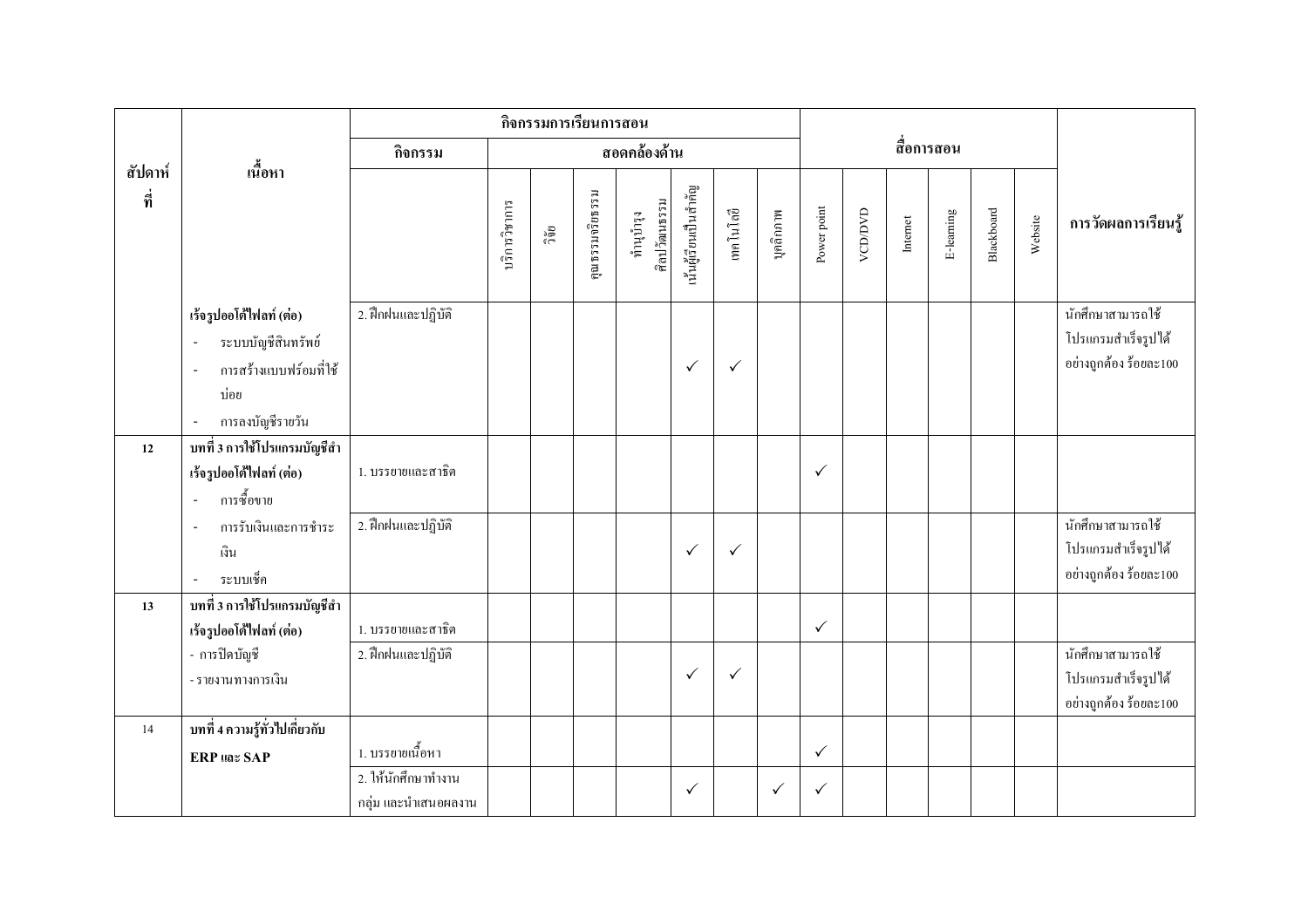|                |                            |             | กิจกรรมการเรียนการสอน | สื่อการสอน |                                                                                        |                           |                       |           |           |                |               |          |           |            |         |                     |
|----------------|----------------------------|-------------|-----------------------|------------|----------------------------------------------------------------------------------------|---------------------------|-----------------------|-----------|-----------|----------------|---------------|----------|-----------|------------|---------|---------------------|
|                |                            | กิจกรรม     | สอดคล้องด้าน          |            |                                                                                        |                           |                       |           |           |                |               |          |           |            |         |                     |
| สัปดาห์<br>ที่ | เนื้อหา                    |             | บริการวิชาการ         | ີ້າຢ       | $\overline{\rightarrow}$<br>$\sqrt{2}$<br>$\sqrt{2}$<br>รมจริยธร<br>$\sqrt{2}$<br>คุณร | ศิลปวัฒนธรรม<br>ทำนูบำรุง | เน้นผู้เรียนเป็นสำคัญ | เทคโนโลยี | บุคลิกภาพ | point<br>Power | <b>CAGCOA</b> | Internet | E-leaming | Blackboard | Website | การวัดผลการเรียนรู้ |
| 15             | นักศึกษานำเสนองานกลุ่ม     | นำเสนอผลงาน |                       |            |                                                                                        |                           | $\checkmark$          |           | ✓         |                |               |          |           |            |         |                     |
| 16             | ี สอบเก็บคะแนน (ครั้งที่4) |             |                       |            |                                                                                        |                           |                       |           |           |                |               |          |           |            |         | คะแนนเต็ม 10 คะแยย  |